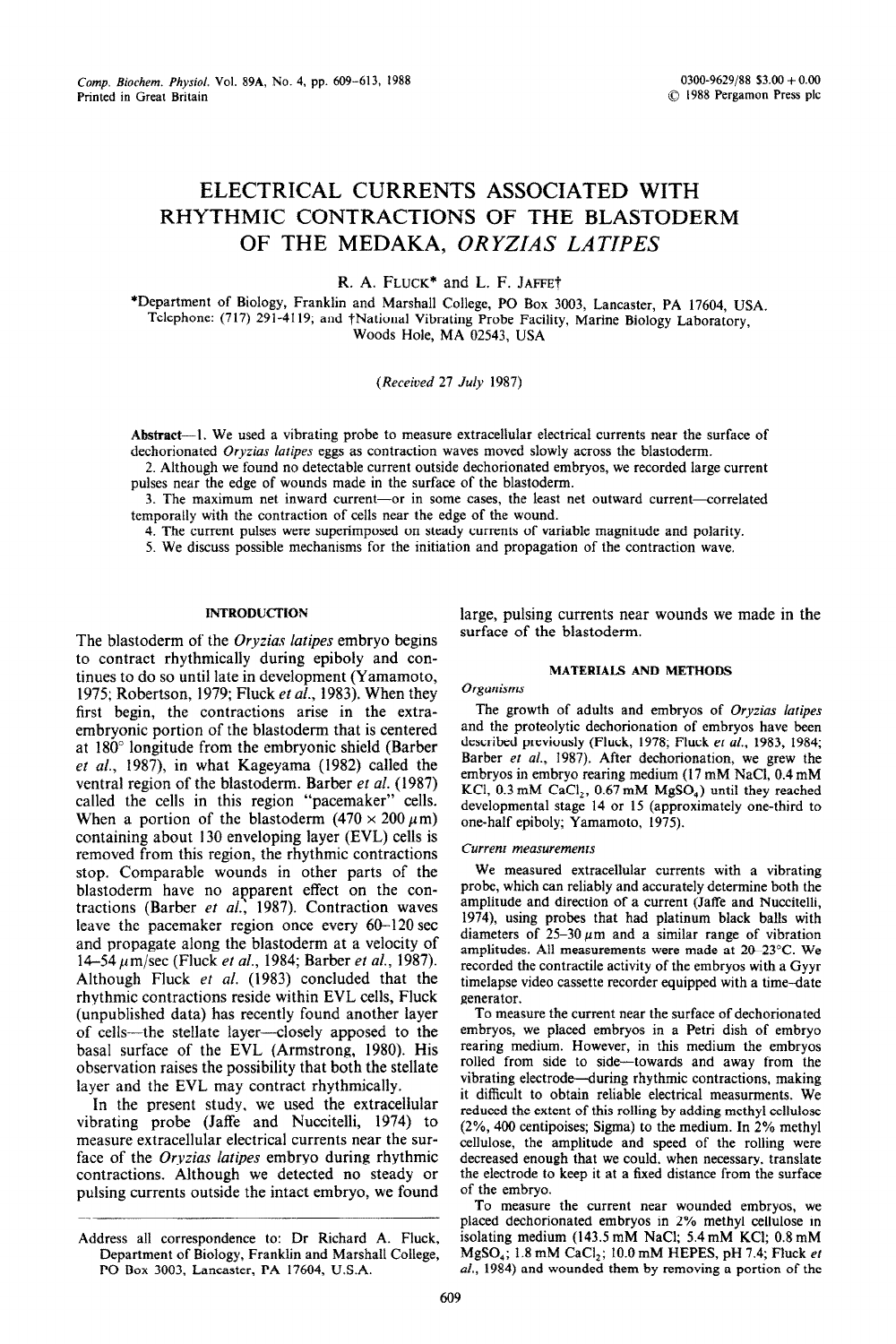EVL andf stellate layer with watchmaker's forceps. TO estimate the number of cells we had removed from the EVL, we measured the size of the wound (from the videotape record) and used Kageyama's (1982) values for the average apical surface area of EVL cells at stages 14 and 15,730 and 1450  $\mu$ m<sup>2</sup>, respectively. This estimate was difficult to make because: (1) our perspective usually permitted us to see the wound only in profile and (2) the wounds began to close soon after they were made, typically closing by 30% within a few minutes (Barber et al., 1987). We wounded some embryos more than once, either enlarging the first wound or making a second wound in a different area. We typically began recording electrical signals within 5 min after wounding and recorded for an average of 12min (range  $= 6-33$  min). We positioned the probe at the edge of a wound so that it vibrated along a normal to the surface of the egg (Fig. la).

#### RESULTS

# *Intact embryos*

We found no detectable (i.e.  $\lt 0.1 \mu A/cm^2$ ) steady or pulsing currents anywhere near the surface of the embryos.

# *Wounded embryos*

Wounding had very little effect on the appearance or timing of the rhythmic contractions. In only one case (no. 5b) did the cells near the edge of the wound stop contracting; moreover, the periods we measured [Table 1; 92  $\pm$  17 sec ( $\bar{x} \pm SD$ , n = 13)] were similar to those previousIy reported by Fluck et *al.* (1983).

We measured electrical currents near 29 wounds in



Fig. 1. Currents recorded near the edge of wounds in the surface of the blastoderm. (a) We positioned the probe at the edge of a wound so that it vibrated along a normal to the surface of the egg. In this embryo, the blastoderm has expanded to cover one half of the egg (stage 15). The diameter of the egg is approximately 1 mm. (b-d) Current records from three embryos. After placing the probe at a reference position distant from the egg (R on the current records), we positioned the probe near the edge of a wound for several minutes and then returned to the reference position. Embryo nos 7 and 26, (b) and (c), respectively, were wounded in the pacemaker region, while no. 23 (d) was wounded lateral to the pacemaker region. In (b) and (d) the net current was always inward; in (c) the polarity of the net current changed direction during the contractions. Arrows mark the time of contraction of celfs near the edge of the wound.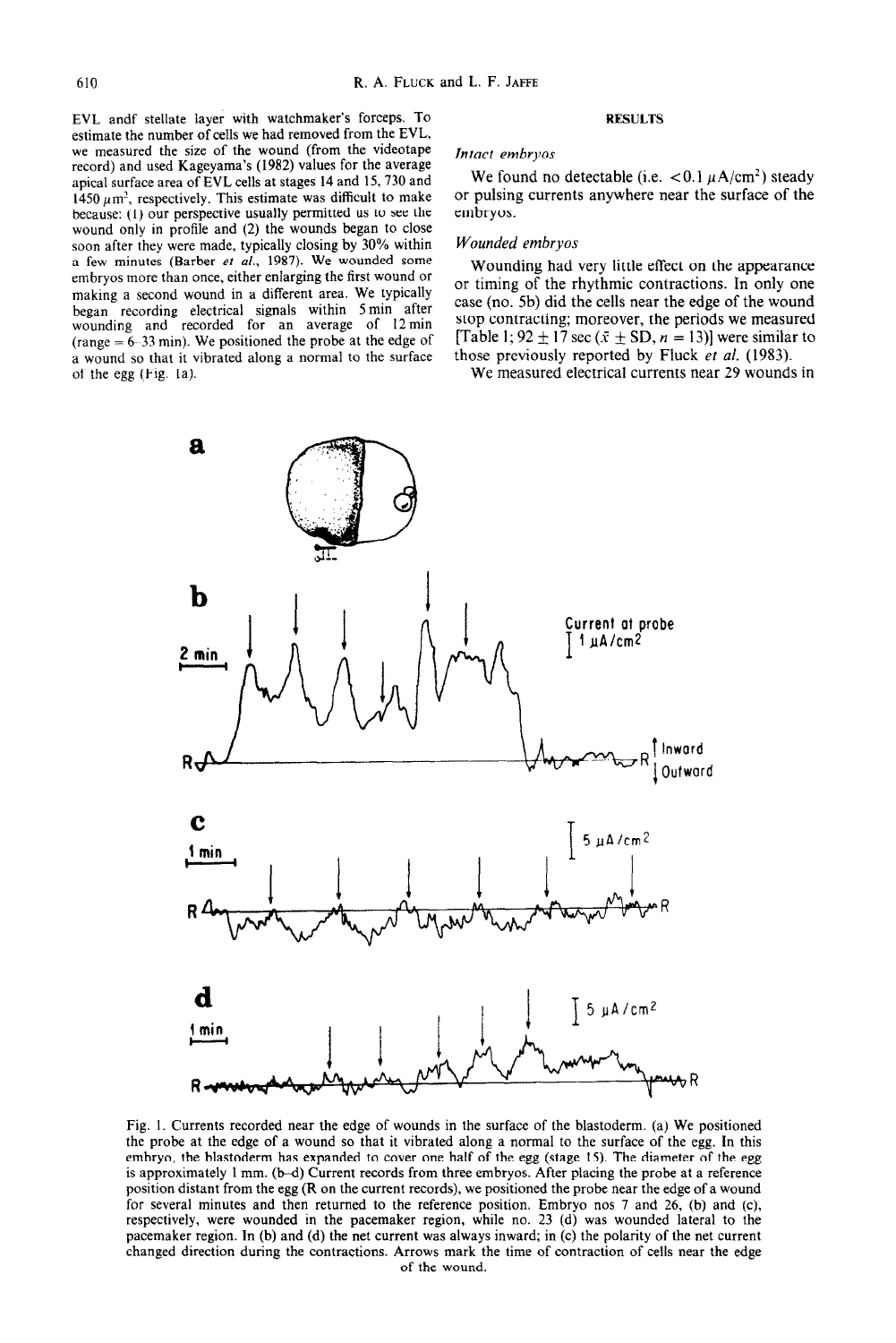|  | Table 1. Extracellular currents near wounds in the blastoderm of Oryzias latipes embryo |  |  |  |  |  |  |  |  |  |  |
|--|-----------------------------------------------------------------------------------------|--|--|--|--|--|--|--|--|--|--|
|--|-----------------------------------------------------------------------------------------|--|--|--|--|--|--|--|--|--|--|

|                 |                               |                     | Period of pulses<br>(sec) |                   |                                                       |                             |
|-----------------|-------------------------------|---------------------|---------------------------|-------------------|-------------------------------------------------------|-----------------------------|
| No.             | No. of EVL cells<br>removed   | Pulsing<br>current? |                           | Early range       | Magnitude of current $(\mu A/cm^2)$<br>Peak-to-trough | Strength of<br>contraction* |
|                 | Wounded in pacemaker region   |                     |                           |                   |                                                       |                             |
| 6               | 14                            | Yes                 | 110                       | $0 - 10$ in       | $\leq 7$                                              | $+ +$                       |
|                 | 9                             | Yes                 | 120                       | $1-5$ in          | $\leq 4$                                              | $+ +$                       |
| 9b              | 20                            | Yes                 | 110                       | $10-15$ out       | $\leqslant$ 4                                         | $+ +$                       |
| 10 <sub>b</sub> | 31                            | Yes                 | 80                        | $2-3$ out         | ≤1                                                    | $^{+}$                      |
| 11              | 14                            | Yes                 | 120                       | $3$ in-6 out      | $\leq 5$                                              | $+ +$                       |
| 19a             | 17                            | Yes                 | 82                        | $0 - 21$ in       | $\leq 12$                                             | $+ +$                       |
| 26              | 186                           | Yes                 | 90                        | $1 in-3 out$      | $\leqslant$ 4                                         | $+ +$                       |
| 27              | 28                            | Yes                 | 80                        | $1$ in $-3$ out   | $\leqslant 4$                                         | $+ +$                       |
| 33              | 38                            | Yes                 | 84                        | $1-55$ out        | $\leq 48$                                             | $+ +$                       |
|                 | Wounded near pacemaker region |                     |                           |                   |                                                       |                             |
| 5b              | 11                            | No                  |                           | $\leqslant 0.4$ † |                                                       | $\bf{0}$                    |
| 8a              | 10                            | No                  |                           | $\leq 0.4$        |                                                       | $^+$ +                      |
| 9a              | 20                            | No                  |                           | $0$ 1/2 out       |                                                       | $^+$                        |
| 10a             | 80                            | No                  |                           | $1-2$ out         |                                                       | $\pm$                       |
| 21              | 123                           | Yes                 | 90                        | l in-4 out        | $\leqslant$ 5                                         | $+ +$                       |
| 23              | 107                           | Yes                 | 84                        | $0-8$ in          | $\leq 8$                                              | $+ +$                       |
| 24              | 55                            | Yes                 | 80                        | $2-5$ out         | $\leqslant$ 3                                         | $+ +$                       |
| 25              | 44                            | Yes                 | 70                        | $1-4$ in          | $\leqslant$ 3                                         | $+ +$                       |

\*Strong rhythmic contractions, + f: weak rhythmic contractions, +: no rhythmic contractions, 0. Italicized case numbers are illustrated in Fig. I.

tCells near the edge of the wound did not contract rhythmically.

24 embryos. Of these, we rejected 12 cases because: (1) the probe was not positioned correctly, (2) the embryo rolled away from the probe or rolled back and forth, or (3) the wound was not clearly visible on the video monitor.

We detected pulsing currents near all nine wounds we made in the pacemaker region (Table 1; Fig. lb, c). In eight cases, we recorded both high amplitude mechanical and electrical pulses; and in one (no. lob), we recorded both low amplitude mechanical and electrical pulses. The peak-to-trough amplitude of the pulses ranged from 1 to  $48 \mu A/cm^2$  $(10 \pm 15 \mu A/cm^2, \bar{x} \pm SD; n = 9).$ 

The current pulses were superimposed upon a steady current that varied in polarity and magnitude. During pulsing the current ranged from 0–10  $\mu$ A/cm<sup>2</sup> into the embryo, to  $3 \mu A/cm^2$  in to  $6 \mu A/cm^2$  out, to  $10-15 \mu A/cm^2$  out. The maximum net inward current-or in some cases the least net outward current-always occurred just as the cells near the edge of the wound were contracting (Fig. 1).

In four of the eight wounds we made lateral to the pacemaker region, we recorded both high amplitude mechanical and electrical pulses  $(5 \pm 2 \mu A/cm^2)$ ,  $\bar{x} \pm SD$ ; range = 3-8  $\mu$ A/cm<sup>2</sup>; n = 4). In another (no. 5b), we saw no electrical pulses or rhythmic contractile activity in cells near the edge of the wound; and in two others (no. 9a, 10a), we saw very weak contractions and no electrical pulses.

#### DISCUSSION

We observed two types of electrical currents near the edges of wounds: pulsing currents and steady currents. The maximum net inward current (or in some cases the least net outward current) usually (13/17) occurred during maximum contraction of cells near the edge of the wound; and in the remaining four cases, both rhythmic contractile activity and the electrical pulses were absent or weak.

We have considered three mechanisms for how blastoderm cells might initiate and propagate the contractions. First, like pacemaker cells in cardiac muscle and other tissues (Carpenter, 1982), pacemaker cells in the blastoderm may depolarize spontaneously and generate an action potential that is conducted to other cells. This possibility is consistent with the current pulses we report here and with the observation that rhythmic contractions stop when solutions containing  $100 \text{ mM K}^+$  are microinjected into the segmentation cavity, which is in contact with the basolateral surface of the EVL (Fluck et al., 1984). Furthermore, the rhythmic contractions of detached blastoderms are also very much reduced in medium containing  $[K^+] \ge 25$  mM (Sguigna et al., 1987). However, it is unlikely that the contractions are propagated by means of an action potential that moves out of the pacemaker region and into adjacent cells, because the conduction velocity of the conraction waves is so low. In epithelia that conduct action potentials, the conduction velocities typically range from 15 to 35cm/sec (Mackie and Passano, 1968), or about four orders of magnitude faster than the blastoderm propagates contractions.

Alternatively, the contraction wave may be propagated by a wave of increased cytosolic free Ca\*+. Such waves traverse fertilized eggs of *Oryzias latipes* (Gilkey *et al.,* 1978) and *Xenopus laevis* (Busa and Nuccitelli, 1985), with velocities of  $\sim$  12 and  $\sim 10 \mu$ m/sec, respectively. In *Xenopus*, the wave of increased free  $Ca^{2+}$  may be responsible for the external activation current, which also propagates across the zygote at a similar velocity (Kline and Nuccitelli, 1985) and which is similar in magnitude to the currents reported in the present study. In the *Oryzius*  blastoderm, such a wave of increased  $Ca^{2+}$  could be propagated from cell to cell via gap junctions (Lentz and Trinkaus, 1971; Bennett and Trinkaus, 1970).

Calcium ions are required for rhythmic contraction of the medaka blastoderm (Sguigna et al., 1987). In detached blastoderms, the optimal  $[Ca<sup>2+</sup>]$  for rhythmic contractions is  $\sim$  1 mM; the contractions stop (or their amplitude is very much reduced) in medium containing 0.18 or 18 mM  $Ca^{2+}$  or in medium con-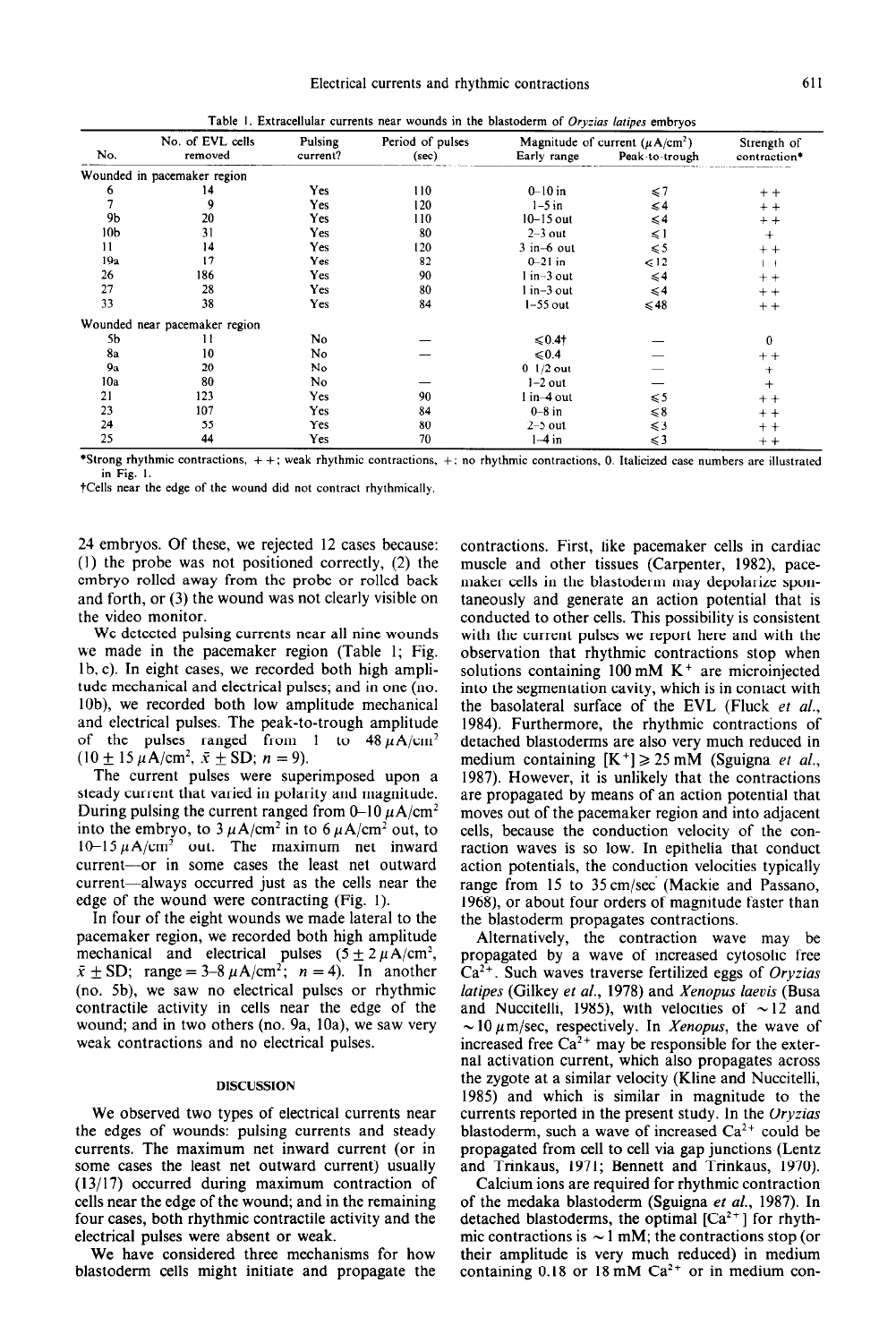

Fig. 2. Models of pulsatile component of current during peak of contraction. (a) Wounded (from data). (b) Unwounded (speculative). In both cases, current (including  $Ca<sup>2+</sup>$  ions?) would leak across the basolateral membrane of EVL cells during contraction. However, in a wounded egg, at least some of this would be balanced by current pumped out of remote apical membranes; while in unwounded ones, it would be entirely balanced by current pumped out of remote basolateral membranes. The models would apply both to pacemaker cells (shown here) and to cells outside the pacemaker region. EVL. enveloping layer; PR, pacemaker; SES, subepithelial space; YSL, yolk syncytial layer.

taining 1 mM  $La^{3+}$ . Intracellular  $Ca^{2+}$  is also important for the contractions, because they are inhibited by TMB-8 and caffeine (Sguigna *et al.,* 1987), both of which modify the release of  $Ca^{2+}$  from intracellular compartments. In preliminary experiments, we found that  $1 \text{ mM } La^{3+}$  abolishes both electrical pulsing and the contraction of cells near the wound edge. If a wave of free cytosolic  $Ca^{2+}$  accompanies the contraction waves, it may be possible to use aequorin (Gilkey *et al.*, 1978) or FURA-2 (Tsien *et al.*, 1985) to visualize it.

A third possible mechanism of propagation of the contraction wave is stretch: cells outside the pacemaker region may be caused to contract as a result of being stretched when nearby cells contract. Stretch triggers contraction in many types of muscle (Bozler, 1947; Bulbring, 1955; Prosser *et al.,* 1959); and Ode11 *et al.* (1981; see also Oster and Odell, 1984) have proposed a model for epithelial morphogenesis in which contraction waves are propagated by stretch. Of course, such a wave could be accompanied by changes in membrane potential and/or by a wave of increased cytosolic  $Ca<sup>2+</sup>$ .

The current pulses were often superimposed on a steady current. This current was sometimes similar in magnitude and polarity to the large steady current that enters wounds made in the EVL of *Fundulus*  embryos (Jaffe *et al.,* 1986), but in the present study the steady current often left, rather than entered, the wound. Further study is necessary to characterize the steady current and to determine the basis for the variability in the size and direction of this current.

We found no detectable currents near the surface of embryos that had not been wounded. This presumably reflects the extremely high impermeability and high electrical resistance of the apical surface of the enveloping layer (Prescott, 1955; Bennett and Trinkaus, 1970; Dunham *et al.,* 1970). Presumably, the large current densities measured near the small wound area were balanced by smaller ones spread out over the large area of enveloping layer far from the wound (Fig. 2a). In the absence of a wound, one could imagine comparable currents confined to the subepithelial space (Fig. 2b).

*Acknowledgements-This* research was supported by the National Vibrating Probe Facility, by a grant to R.A.F.

from the National Science Foundation's Research in Undergraduate Institutions Program and by an Academic Research Enhancement Award to R.A.F. from the National Institutes of Health. We thank Alan Shipley and Carl Scheffey for their technical assistance.

#### REFERENCES

- Armstrong P. B. (1980) Time-lapse cinemicrographic studies of cell motility during morphogenesis of the embryonic yolk sac of *Fundulus heteroclitus* (Pisces: Teleosti). *J. Morph. 165, 13-29.*
- Barber B., da Cruz M. J. B., DeLeon J., Fluck R. A., Hasenfeld M. P. and Unis L. A. (1987) A pacemaker region in a rhythmically contracting epithelium, the enveloping layer of *Oryzias latipes,* a teleost. *J. exp. Zool.*  242, 35–42
- Bennett M. V. L. and Trinkaus J. P. (1970) Electrical coupling between embryonic cells by way of extracellular space and specialized junctions. *J. Cell Biol.* 44, 592-610.
- Bozler E. (1947) The response of smooth muscle to stretch. *Am. J. Physiol.* **149,** 299-301.
- Bulbring E. (1955) Correlation between membrane potential, spike discharge, and tension in smooth muscle. *J. Physiol. (Lond). 128, 200-221.*
- Busa W. B. and Nuccitelli R. (1985) An elevated free cytosolic  $Ca^{2+}$  wave follows fertilization in eggs of the frog, *Xenopus laevis. J. Cell Biol.* 100, 1325-1329.
- Carpenter D. 0. (1982) Introduction. In *Cellular Pacemakers* Vol. I, *Mechanisms of Pacemaker Generation*  (Edited by Carpenter D. O.), pp. l-5, John Wiley. New York.
- Dunham P. B., Cass A., Trinkaus J. P. and Bennett M. V. L. (1970) Water permeability of *Fundulus* eggs. *Biol. Bull.* (Abstr.) 139, 420-421. .
- Fluck R. A. (1978) Acetylcholine and acetylcholinesterase activity in early embryos of the medaka *Oryzias latipes,*  a teleost. *Devl Growth Differ. 20, 17-25.*
- Fluck R. A., Gunning R., Pellegrino J., Barron T. and Panitch D. (1983) Rhythmic contractions of the blastoderm of the medaka *Oryrias latipes,* a teleost. *J. exp. Zool.* 226, 245-253.
- Fluck R. A., Killian C. E., Miller K., Dalpe J. N. and Shih T.-M. (1984) Contraction of an embryonic epithelium, the enveloping layer of the medaka (Oryzias *latipes).* a teleost. *J. exp. Zool. 229, 127-142.*
- Gilkey J. C., Jaffe L. F., Ridgway E. B. and Reynold G. T. (1978) A free calcium wave traverses the activating egg of the medaka, *Oryzias latipes. J. Cell Biol.* 76, 448-466.